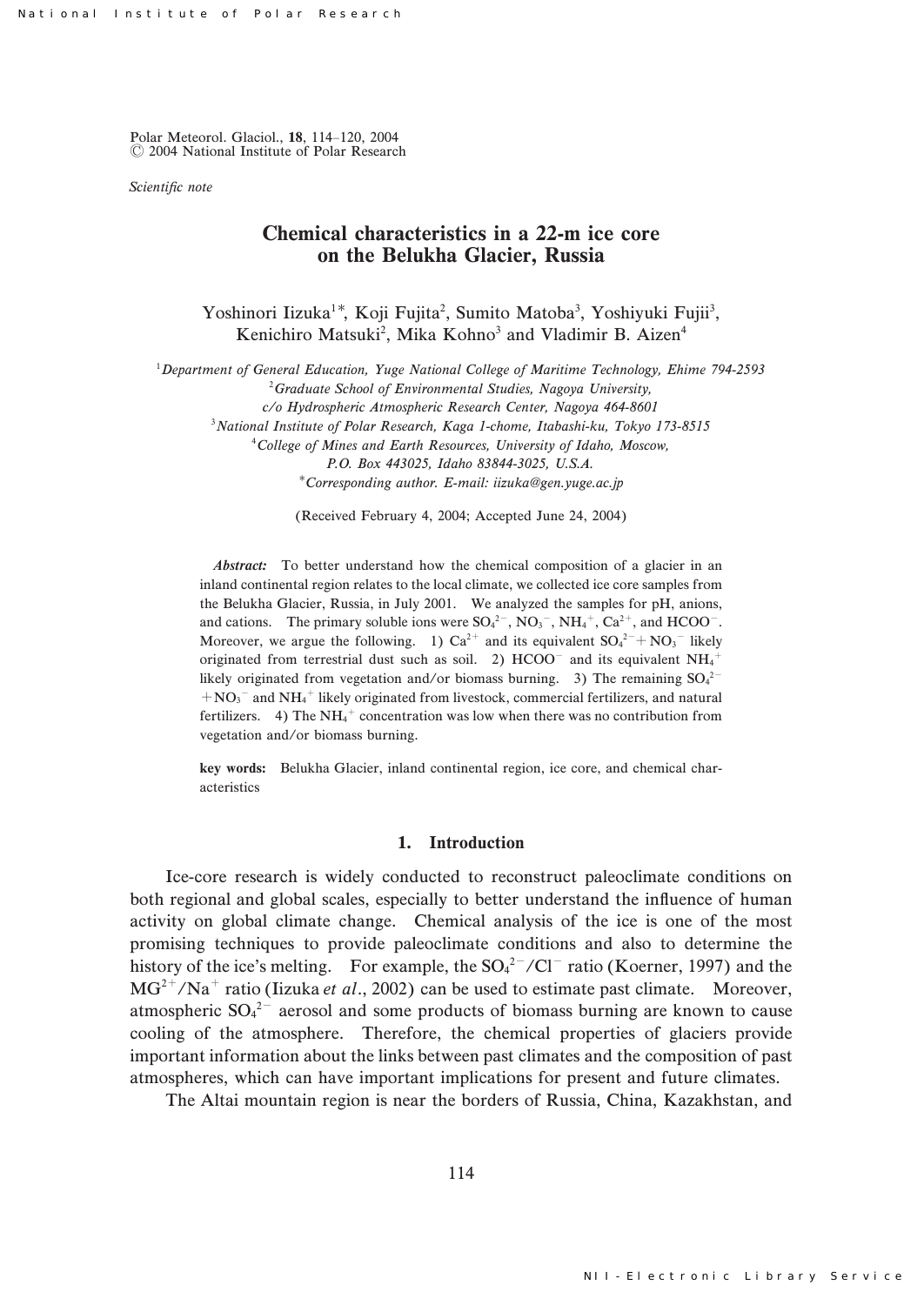Mongolia, and thus has an inland continental climate. In the Altai mountain region, there are only a few records of paleoclimate conditions reconstructed from ice cores (Fujii et al., 2002; Aizen et al., 2003; Olivier et al., 2003). The ice core record from the Altai mountain region provides information about Eurasian paleoclimate conditions on the Siberian High and the westerly jet stream. In this paper, we describe our glaciochemical study of a shallow ice core at Belukha Glacier in the Altai mountain region.

### 2. Study site and analytical procedures

An ice core was obtained in July 2001 from Belukha Glacier (49°48′N, 86°34′E, 4100 m asl), in the Russian Altai Mountain region. (A map of the Belukha Glacier region is in Aizen et al.  $(2003)$ .) The ice core was 22-m deep, and consisted of firn and slight thin ice layers.

The core was transported in a frozen state to a cold laboratory at the National Institute of Polar Research, Japan, and was preserved there at  $-20^{\circ}$ C. For chemical analyses, the core was divided into a continuous sequence of samples, each 4- to 8-cm long. For each sample, we shaved off the surface of the sample with a clean ceramic knife. After the samples are melted, the melt samples were filtered through a pore size of 0.45  $\mu$ m and then analyzed for pH and the amounts of 11 soluble ions (Na<sup>+</sup>, NH<sub>4</sub><sup>+</sup>,  $K^+$ , MG<sup>2+</sup>, Ca<sup>2+</sup>, Cl<sup>-</sup>, HCOO<sup>-</sup>, NO<sub>3</sub><sup>-</sup>, SO<sub>4</sub><sup>2-</sup>, C<sub>2</sub>O<sub>4</sub><sup>2-</sup>, and PO<sub>4</sub><sup>2-</sup>). The pH was measured using flow-cell-type sensors by the method described in Watanabe et al. (1997); uncertainties were estimated to be within  $\pm 0.1$ . The 11 soluble ions were determined using an ion chromatography apparatus with an estimated uncertainty of less than  $5\%$  for each ion.

#### 3. Results: Compositions of major soluble ions in the Belukha ice core

Table 1 shows the average values of the 11 soluble ions. The primary anions and cations in the ice core are  $SO_4^2$  and  $NH_4^+$ , which have average concentrations of 15.2 and  $13.2 \mu$ eq/l, respectively. The secondary components are  $HCOO^-$ ,  $NO_3^-$ , and  $Ca^{2+}$ , with average concentrations of 6.8, 5.6, and 7.2  $\mu$ eq/l, respectively. These 5 ion concentrations total 88.2% of all 11 ion types measured (79.2%, if we include the concentration of the excess anion). Also, the 6 anion concentrations are  $5.8 \mu$ eq/l higher than those of H<sup>+</sup> plus the 5 cations. Figure 1 shows the depth profiles of  $SO_4^2$ <sup>-</sup>,  $NH_4^+$ , HCOO<sup>-</sup>, NO<sub>3</sub><sup>-</sup>, and Ca<sup>2+</sup> concentrations, and also the pH.

Table 1. Measured pH and concentrations of 11 soluble ion species ( $\mu$ eq/l) from the Belukha Glacier ice core.

|                                     | $ HCOO^-$ Cl <sup>-</sup> NO <sub>3</sub> <sup>-</sup> SO <sub>4</sub> <sup>2-</sup> C <sub>2</sub> O <sub>4</sub> <sup>2-</sup> PO <sub>4</sub> <sup>2-</sup> Na <sup>+</sup> NH <sub>4</sub> <sup>+</sup> K <sup>+</sup> Mg <sup>2+</sup> Ca <sup>2+</sup> pH |  |  |  |  |  |  |
|-------------------------------------|-----------------------------------------------------------------------------------------------------------------------------------------------------------------------------------------------------------------------------------------------------------------|--|--|--|--|--|--|
| Average value<br>Standard deviation | 6.78 1.56 5.61 15.20 0.89 0.25 1.39 13.22 0.77 1.50 7.20 6.0<br>$\vert$ 5.94 1.18 3.22 10.37 0.71 0.18 1.39 6.84 0.96 1.22 7.91 0.3                                                                                                                             |  |  |  |  |  |  |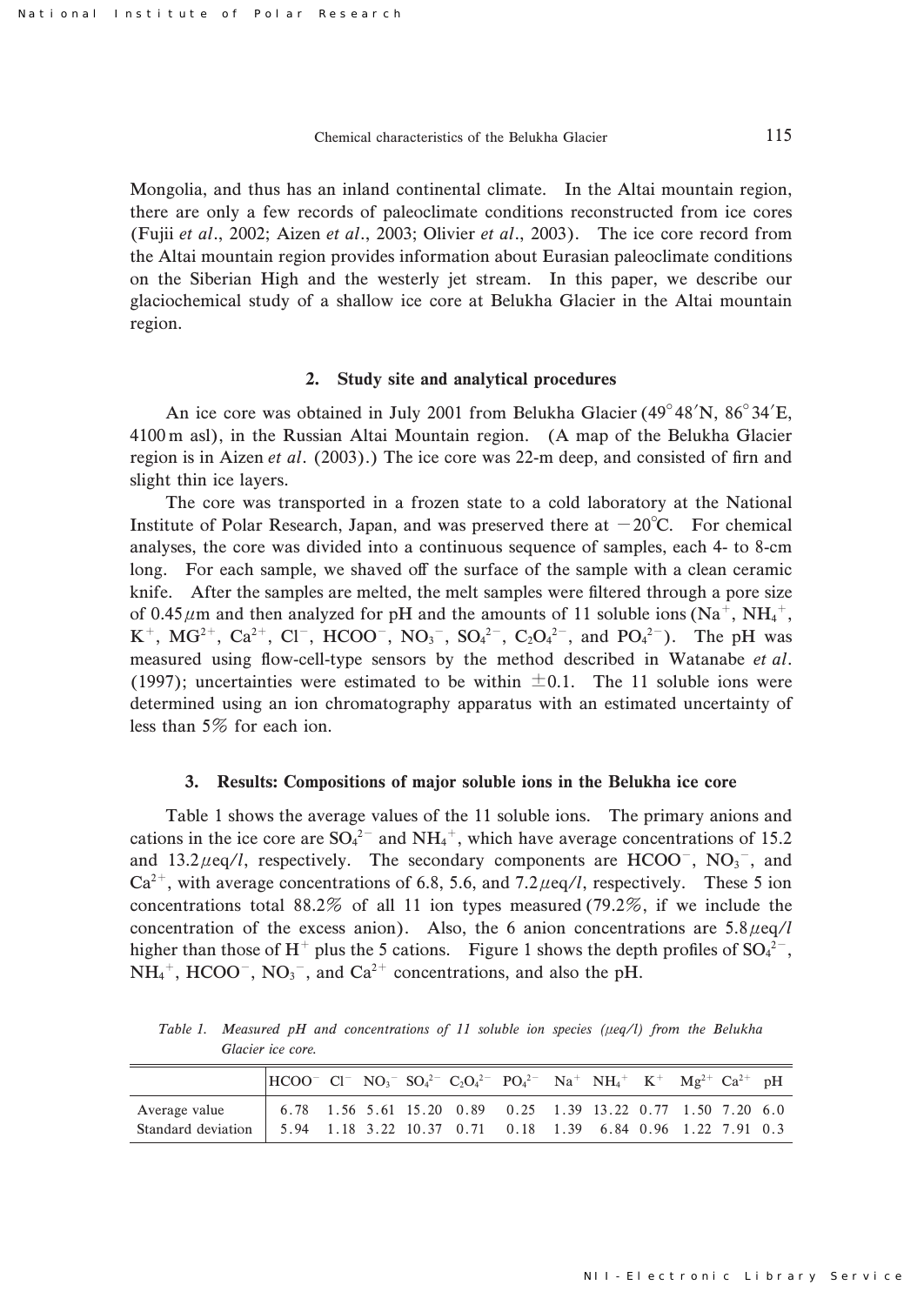



Fig. 1. Depth profiles of pH and five major soluble ions. The ordinate is the depth measured downward from the surface of the glacier.

#### .. Discussion: Origins of five major soluble ions in the Belukha ice core

Now, we focus on the origins of the five major components  $(SO<sub>4</sub><sup>2-</sup>, NO<sub>3</sub><sup>-</sup>, NH<sub>4</sub><sup>+</sup>,$  $Ca^{2+}$ , and HCOO<sup>-</sup>). Table 2 lists the correlation coefficients between the 11 soluble ions. There is good correlation between cations and anions in five major components: 1) NH<sub>4</sub><sup>+</sup> and HCOO<sup>-</sup> ( $r^2$ =0.78), 2) NH<sub>4</sub><sup>+</sup> and NO<sub>3</sub><sup>-</sup> ( $r^2$ =0.89), 3) NH<sub>4</sub><sup>+</sup> and SO<sub>4</sub><sup>2</sup><sup>-</sup>  $(r^2=0.84)$ , 4)  $Ca^{2+}$  and  $NO_3^ (r^2=0.75)$ , and 5)  $Ca^{2+}$  and  $SO_4^{2-}$   $(r^2=0.82)$ . These correlations suggest that i)  $NH_4^+$  on the Belukha glacier was likely transported together with HCOO<sup>-</sup>, SO<sub>4</sub><sup>2-</sup>, and NO<sub>3</sub><sup>-</sup>, and ii) Ca<sup>2+</sup> on the Belukha glacier was likely transported together with  $SO_4^2$  and  $NO_3$ , but not with HCOO<sup>-</sup>.

Figure 2 shows the ionic diagram of  $SO_4^{2-} + NO_3^-$ ,  $NH_4^+$ , and  $HCOO^-$ . Line 1 in Fig. 2 represents the relation

 $[NH_4^+] : [HCOO^-] = 1 : 1 ([]]$  means  $\mu$ eq/l units).

Each datum satisfies  $NH_4^+ > HCOO^-$ . This excess of  $NH_4^+$  and the good correlation between NH<sub>4</sub><sup>+</sup> and HCOO<sup>-</sup> suggest that almost all HCOO<sup>-</sup> on the Belukha glacier was transported together with NH<sub>4</sub><sup>+</sup>. Kreutz et al. (2001) suggested that HCOO<sup>-</sup> was transported together with NH<sub>4</sub><sup>+</sup> on the Inilchek glacier, Tien Shan Mountains. Legrand et al. (1992) and Wake et al. (1992) suggested that vegetation and/or biomass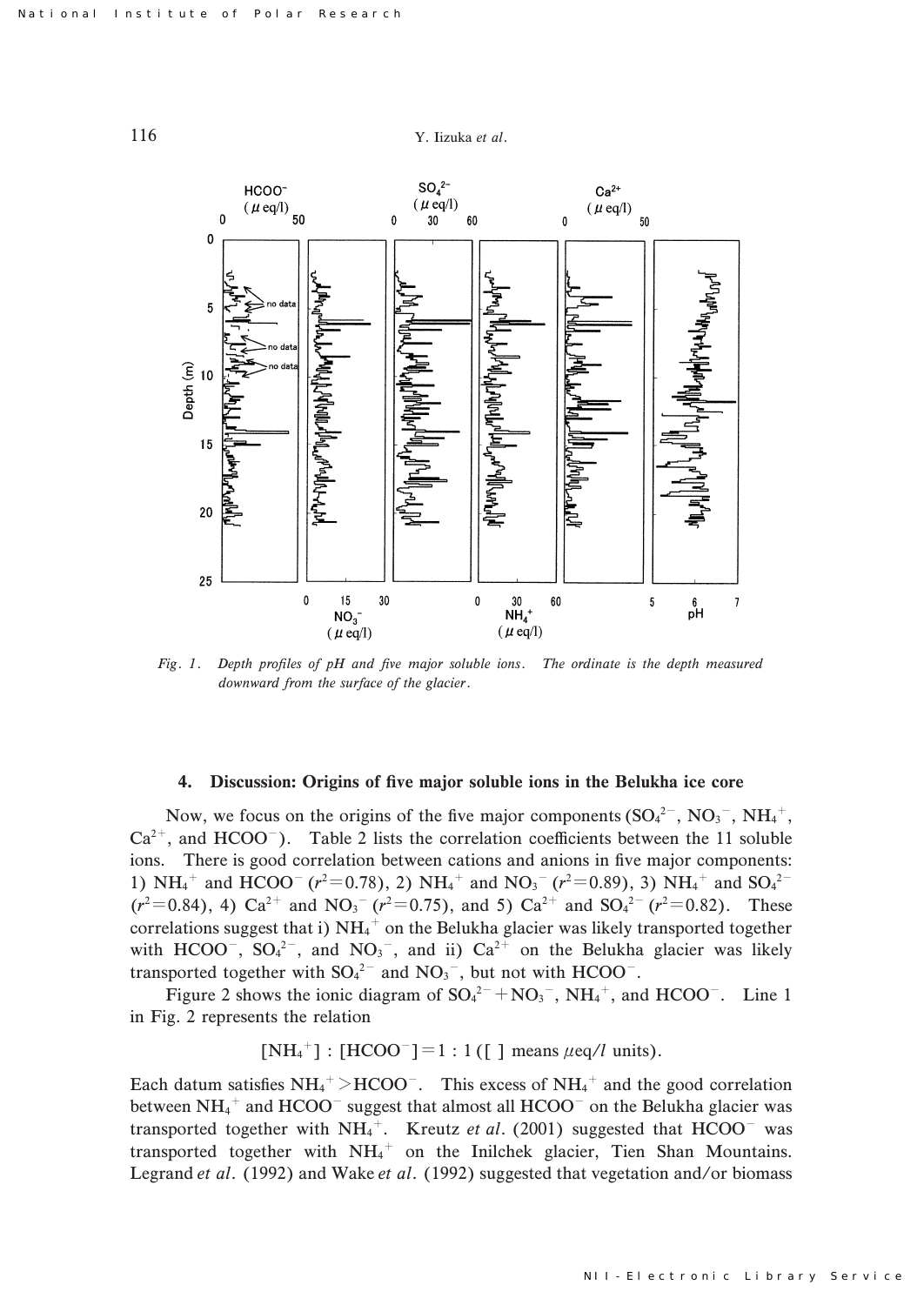$Cl^{-}$  $NO_3$ <sup>-</sup>  $SO_4^2$ <sup>-</sup>  $C_2O_4^{2-}$  $PO_4^{3-}$  $Na<sup>+</sup>$  $NH_4^+$  $K^+$  $Mg^{2+}$  $Ca<sup>2</sup>$ 

0.27 0.59  $0.53$ 

 $0.30$  $0.57$ 0.54

 $0.26$ 0.69 0.75

 $0.24$ 0.79 0.82

 $0.54$  $0.75$ 0.76

|                               | $HCOO^ Cl^ NO_3^ SO_4^{2-}$ $C_2O_4^{2-}$ $PO_4^{3-}$ $Na^+$ $NH_4^+$ $K^+$ |      |             |      |                                           |      |      |      | $\mathbf{M} \mathfrak{g}^{2+}$ | $Ca^{2+}$ |
|-------------------------------|-----------------------------------------------------------------------------|------|-------------|------|-------------------------------------------|------|------|------|--------------------------------|-----------|
| $HCOO^-$                      | 1.00                                                                        |      |             |      |                                           |      |      |      |                                |           |
| $Cl^-$                        | 0.48                                                                        | 1.00 |             |      |                                           |      |      |      |                                |           |
| NO <sub>3</sub>               | $\vert 0.57 \vert$                                                          | 0.43 | 1.00        |      |                                           |      |      |      |                                |           |
| $\mathrm{SO_4}^{2-}$          | 0.56                                                                        | 0.39 | 0.86        | 1.00 |                                           |      |      |      |                                |           |
| $C_2O_4^{2-}$                 | 0.55                                                                        | 0.39 | 0.59        | 0.67 | 1.00                                      |      |      |      |                                |           |
| PO <sub>4</sub> <sup>3–</sup> | 0.57                                                                        | 0.44 | $0.65$ 0.64 |      | 0.77                                      | 1.00 |      |      |                                |           |
| $Na+$                         | 0.58                                                                        | 0.88 | 0.39        | 0.41 | 0.49                                      | 0.53 | 1.00 |      |                                |           |
| $NH4$ <sup>+</sup>            | 0.78                                                                        |      |             |      | $0.44$ $0.89$ $0.84$ $0.59$ $0.63$ $0.47$ |      |      | 1.00 |                                |           |

 $0.70$ 0.68 0.69  $0.45$ 0.68 0.61

 $0.28$ 0.76 0.72

Table 2. Correlation coefficients between measured ion species ( $\mu$ eq/l) in Belukha Glacier.



1.00  $0.43$  $0.35$ 

1.00  $0.90 \quad 1.00$ 

Fig. 2. Diagram of  $NO_3^- + SO_4^{2-}$ ,  $NH_4^+$ , and  $HCOO^-$ . Lines 1 and 2 show  $NH_4^+$ :  $HCOO^- = 1:1$  and  $NH_4^+=0.5$ , respectively.

burning is responsible for the correlation seen between  $NH_4^+$  and  $HCOO^-$  in snow and ice core records. Thus,  $HCOO<sup>-</sup>$  and its equivalent in  $NH<sub>4</sub><sup>+</sup>$  in Belukha glacier are likely to have originated from vegetation and/or biomass burning.

Line  $2$  in Fig.  $2$  represents

$$
[NH_4^+]: [HCOO^-] + [SO_4^{2-}] + [NO_3^-] = 1:1.
$$

Each datum satisfies  $NH_4^+$   $\leq$  HCOO<sup>-</sup> + SO<sub>4</sub><sup>2-</sup> + NO<sub>3</sub><sup>-</sup>. The correlation between NH<sub>4</sub><sup>+</sup> and  $HCOO^{-} + SO_4^{2-} + NO_3^{-}$  is high ( $r^2 = 0.94$ ). These results suggest that almost all  $NH_4^+$  was transported together with HCOO<sup>-</sup>,  $SO_4^{2-}$ , and  $NO_3^-$ . Some  $NH_4^+$  that did not come from vegetation and/or biomass burning probably came from compounds including  $NH_4HSO_4$ ,  $(NH_4)_2SO_4$ , and  $NH_4NO_3$ , and thus likely originated from livestock, commercial fertilizers, and natural fertilizers (e.g., Kreutz et al., 2001).

 $SO_4^{2-} + NO_3^-$  transported together with  $Ca^{2+}$  is considered to be excess  $SO_4^{2-}$  +  $NO<sub>3</sub><sup>-</sup>$  compared to that of NH<sub>4</sub>HSO<sub>4</sub>, (NH<sub>4</sub>)<sub>2</sub>SO<sub>4</sub>, and NH<sub>4</sub>NO<sub>3</sub>, that is expressed as  $SO_4^{2-} + NO_3^- - (NH_4^+ - HCOO^-)$  in equivalent units. The correlation between  $Ca^{2+}$ and  $SO_4^{2-} + NO_3^- - (NH_4^+ - HCOO^-)$  is high ( $r^2 = 0.83$ ).  $Ca^{2+}$  and it's equivalent unit  $SO_4^{2-} + NO_3^-$  probably originated from terrestrial dust such as soil (e.g., Sun et al.,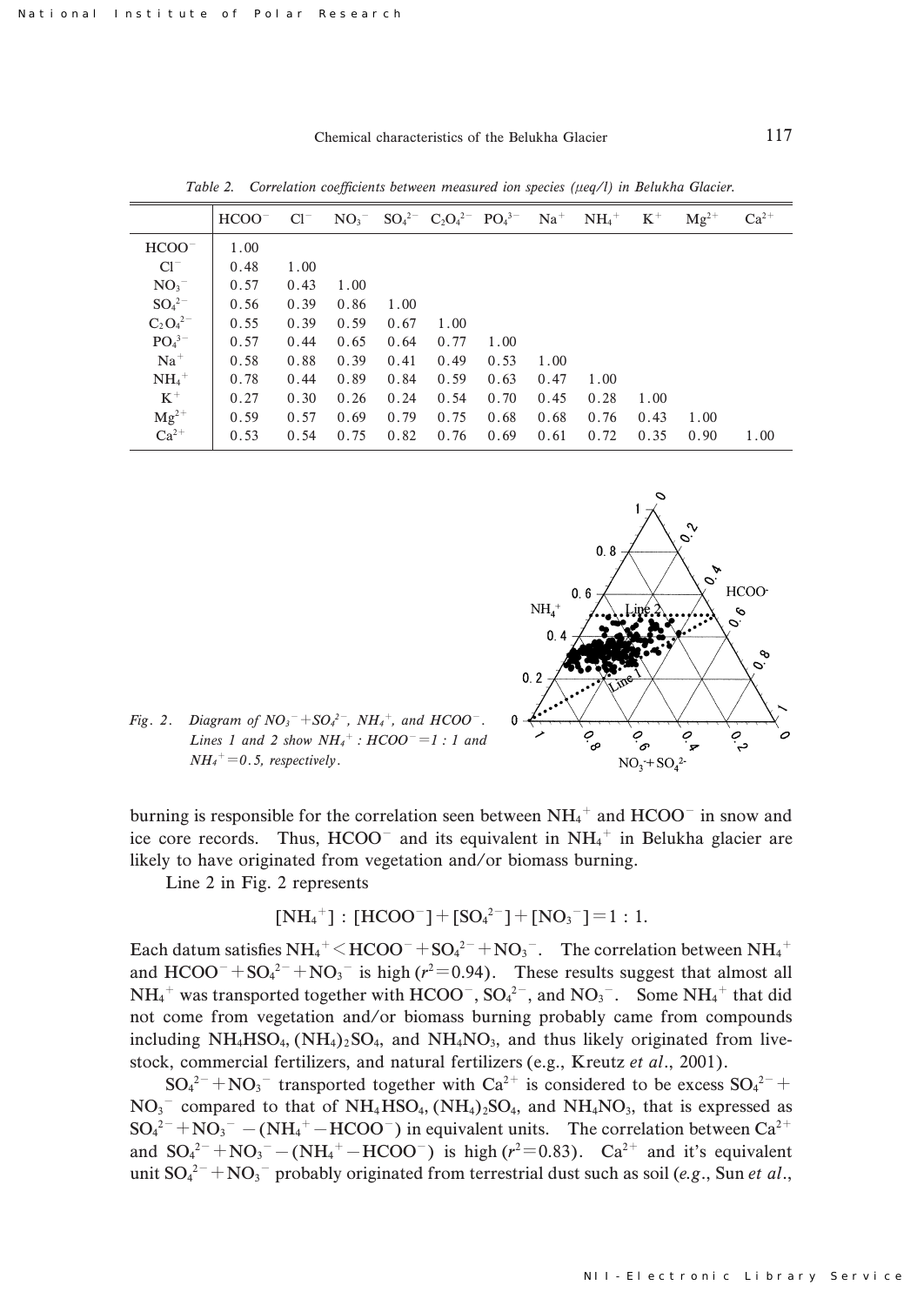118 Y. Iizuka et al.



Fig. 4. Depth profiles of the NH<sub>4</sub><sup>+</sup> ratio [specifically,  $NH_4^+/(NH_4^+ + HCOO^- + SO_4^{2-} + NO_3^ Ca^{2+}$ )] and the NH<sub>4</sub><sup>+</sup> concentration. Arrows indicate regions with an NH<sub>4</sub><sup>+</sup> ratio of about  $0.3$  or less.

1998).

The above considerations indicate that  $NH_4^+$  was transported in two ways: 1) together with HCOO<sup>-</sup> and 2) together with  $SO_4^2$ <sup>-</sup> + NO<sub>3</sub><sup>-</sup>, that is expressed as  $SO_4^2$ <sup>-</sup> +  $NO_3^-$  –  $Ca^{2+}$  in equivalent. As a reference, the correlation between  $NH_4^+$  and  $SO_4^{2-}$  +  $NO_3^- - Ca^{2+}$  is also high ( $r^2 = 0.87$ ). The diagram of  $NH_4^+$ , HCOO<sup>-</sup> and  $SO_4^{2-}$  +  $NO_3^-$  -  $Ca^{2+}$  is shown in Fig. 3. The data in Fig. 3 have a linear distribution. The end points of the line are  $0.5 : 0.5 : 0$  (point A) and  $0.3 : 0 : 0.7$  (point B) for NH<sub>4</sub><sup>+</sup>:  $HCOO^{-}$ :  $SO_4^{2-}+NO_3^- - Ca^{2+}$ . That point A is about 0.5 for the NH<sub>4</sub><sup>+</sup> ratio indicates that all  $NH_4^+$  at this point came from vegetation and/or biomass burning. Conversely, that point B is about 0.3 for the NH<sub>4</sub><sup>+</sup> ratio indicates that no NH<sub>4</sub><sup>+</sup> at this point came from vegetation and/or biomass burning; instead the  $NH<sub>4</sub>$ <sup>+</sup> came from livestock, commercial fertilizers, and natural fertilizers. This linear correlation indicates that the NH<sub>4</sub><sup>+</sup> ratio (0.5 to 0.3) determines the relative amount of NH<sub>4</sub><sup>+</sup> that came from vegetation and biomass burning with the rest coming from livestock, commercial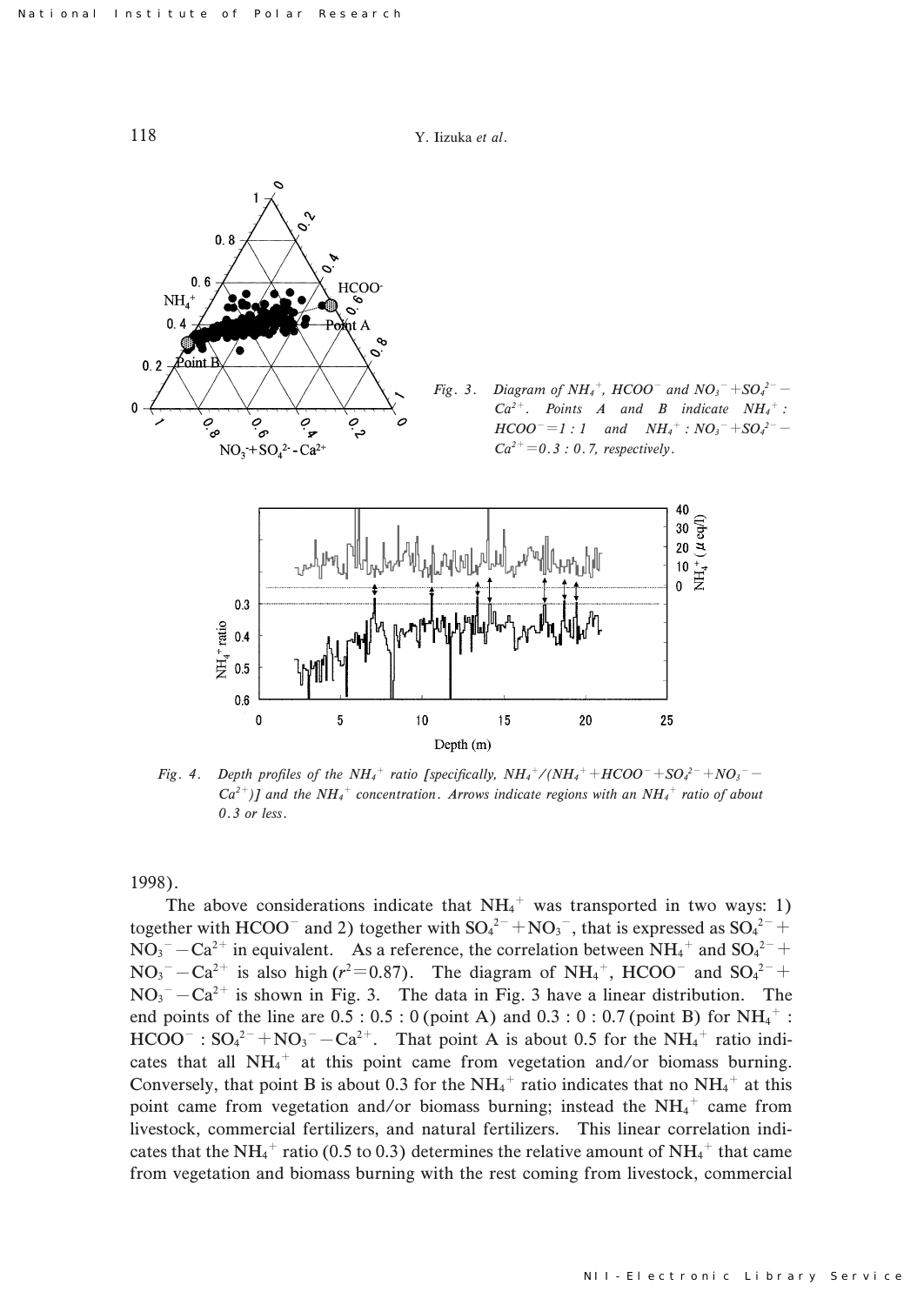fertilizers, and natural fertilizers. Figure 4 has the depth profiles of the  $NH_4^+$  ratio and the NH<sub>4</sub><sup>+</sup> concentration in the 22-m ice core. NH<sub>4</sub><sup>+</sup> ratios at about 0.3 and below coincide with local minima in the  $NH_4^+$  concentration (arrows in Fig. 4). This suggests that the  $NH_4^+$  concentration is low when there is no contribution from vegetation and/or biomass burning.

## 5. Concluding remarks

We have shown that the primary soluble ions in the Belukha glacier are  $SO_4^2$ ,  $NO<sub>3</sub><sup>-</sup>, NH<sub>4</sub><sup>+</sup>, Ca<sup>2+</sup>, and HCOO<sup>-</sup>; together, these 5 ion concentrations equaled 88.2% of$ all 11 measured ion concentrations. By analyzing the correlations among the various ions, we argued the following. 1)  $Ca^{2+}$  and its equivalent  $SO_4^{2-} + NO_3^{-}$  likely originated from terrestrial dust such as soil.  $\,$  2) HCOO $^{-}$  and its equivalent NH<sub>4</sub><sup>+</sup> likely originated from vegetation and/or biomass burning. 3) The remaining  $SO_4^{2-} + NO_3^{-}$ and  $NH_4^+$  likely originated from livestock, commercial fertilizers, and natural fertilizers. 4) Within the 22-m ice core, the NH<sub>4</sub><sup>+</sup> concentration was low when there was no contribution from vegetation and/or biomass burning.

The chemical characteristics of the Belukha glacier obtained in this study should aid in the upcoming study of the Belukha glacier paleoclimate, which will be based on the deep ice core that was collected in 2003.

#### Acknowledgments

We thank the members of the Belukha glacier expedition in 2001 for their support in the field operations and the sampling of the ice core. We are grateful to Prof. Masayoshi Nakawo of the Research Institute for Humanity and Nature for useful discussions in this study.

#### References

- Aizen, V.M., Aizen, E.M., Fujita, K., Kreutz, K., Cecil, L.D. and Nikitin, S.A. (2003): Approaches to ice core climatic reconstruction in Central Asia (Tien Shan and Siberian Altai). Kluwer, in press.
- Fujii, Y., Kameda, T., Nishio, F., Suzuki, K., Kohno, M. et al. (2002): Outline of Japan-Russia joint Glaciological Research on Sofiyskiy Glacier, Russian Altai Mountains in 2000 and 2001. Bull. Glaciol. Res, 19, 53-58.
- Iizuka, Y., Igarashi, M., Kamiyama, K., Motoyama, H. and Watanabe, O. (2002): Ratios of  $Mg^{2+}/Na^{+}$  in snowpack and an ice core at Austfonna ice cap, Svalbard as an indicator of seasonal melting. J. Glaciol., 48, 452-460.
- Koerner, R.M. (1997): Some comments on climatic reconstructions from ice cores drilled in areas of high melt. J. Glaciol., 43, 90-97.
- Kreutz, K. J., Aizen, V.B., Cecil, L.D. and Wake, C.P. (2001): Oxygen isotopic and soluble ionic composition of a shallow firn core, Inilchek glacier, central Tien Shan. J. Glaciol., 47, 548–554.
- Legrand, M., De Angelis, M., Staffelbach, T., Neftel, A. and Stauffer, B. (1992): Large perturbations of ammonium and organic acids content in the Summit-Greenland ice core: fingerprint from forest fire? Geophys. Res. Lett, 19, 473-475.
- Oliver, S., Schwikowski, M., Brütsch, S., Eyrikh, S., Gäggeler, H.W. et al. (2003): Glaciochemical investigations of an ice core from Belukha glacier, Siberian Altai. Geophys. Res. Lett., 30 (19), 2019.